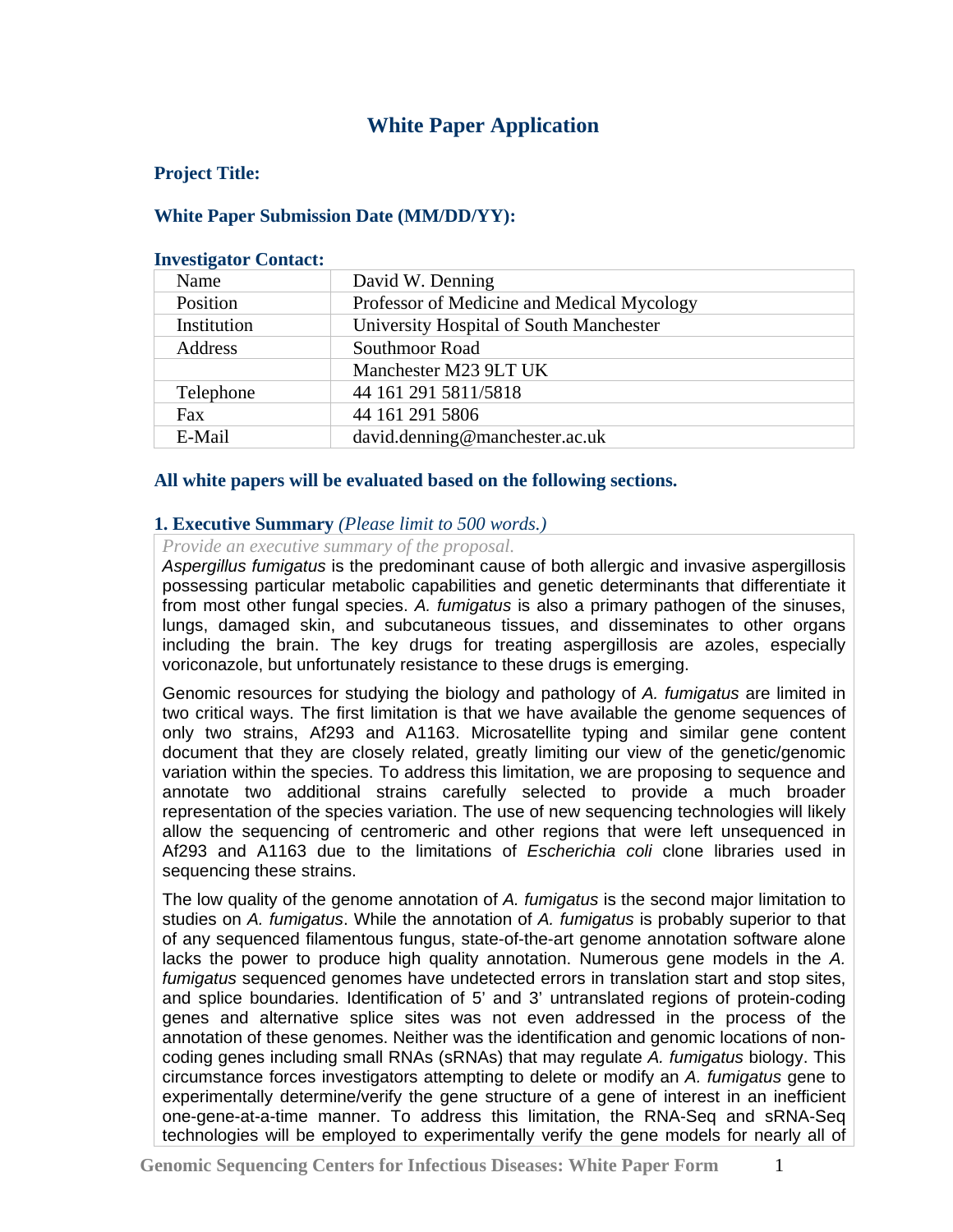the protein-coding genes and non-coding sRNAs in the genome . *A. fumigatus* investigators from 7 research groups have agreed to provide RNAs from a range of *in vitro* and *in vivo* cultivation conditions to allow the experimental determination of the gene structures of what we expect will be essentially the entire transcriptome of the species.

In the clinical treatment of invasive aspergillosis, drug resistance in *A. fumigatus* has emerged as a major challenge in obtaining good clinical outcomes. Numerous mutations resulting in resistance have been described, but its molecular and evolutionary mechanisms remain to be characterized. We will sequence 42 resistant strains. Six matched susceptible strains from individual patients that subsequently evolved to resistance will also be sequenced to identify additional mechanisms of resistance as this resistance evolves in patients. To achieve a high resolution view of the genome sequence alterations in these strains we will use high sequence coverage of these genomes from a short read length sequencing platform.

This white paper proposal has been developed in consultation with a large number of US and international *A. fumigatus* PIs including Michelle Momany, the current elected chair of the Aspergillus *Genomics Research Policy Committee (AGRPC).* This project thus represents the consensus opinion of the Aspergillus community for addressing the two limitations of *Aspergillus fumigatus* genomic resources cited above and to explore the mechanism of drug resistance development in invasive aspergillosis clinical practice.

### **2. Justification**

### *Provide a succinct justification for the sequencing or genotyping study by describing the significance of the problem and providing other relevant background information.*

**Public health significance.** Invasive Aspergillosis (IA) caused by *Aspergillus fumigatus* is growing in significance due to substantial increases in the number of allogenic and autologous stem cell transplants, as well as advances in medical technologies that are expanding the spectrum of patients susceptible to *A. fumigatus* infections. With the number of immunocompromised patients rising each year, the significance of invasive infections caused by *A. fumigatus* will continue to rise. Couple with this increasing at risk population is the high mortality rates of 90- 100% in untreated IA patients and 50-90% in treated patients, with the development of resistance to antifungal agents contributing to this mortality. To combat the high morbidity and mortality rate for IA, new knowledge of the pathophysiology of this disease is needed. The investigators who would develop this new knowledge will be greatly aided by the resources to be developed by this proposed project.

**The sequenced** *A. fumigatus* **strains do not reflect the genomic diversity of the species.** Two strains of *A. fumigatus* have been sequenced and annotated and the genomic data is publically available. They are Af293 (Nierman et al. 2005, Nature 438:1151) and A1163 (Fedorova et al. 2008, PLoS Genetics 4:e1000046). As determined by microsatellite typing and comparative genomic analysis, these two strains are very similar. Af293 and A1163 harbor respectively 143 and 218 unique genes relative to each other comprising 1.2% and 2.3 % of their genomes. By microsatellite typing these strains have the same alleles at 2 of the 5 typed loci. Thus these strains do not provide an accurate view of the genomic diversity within the species necessitating the sequencing of additional strains of greater diversity.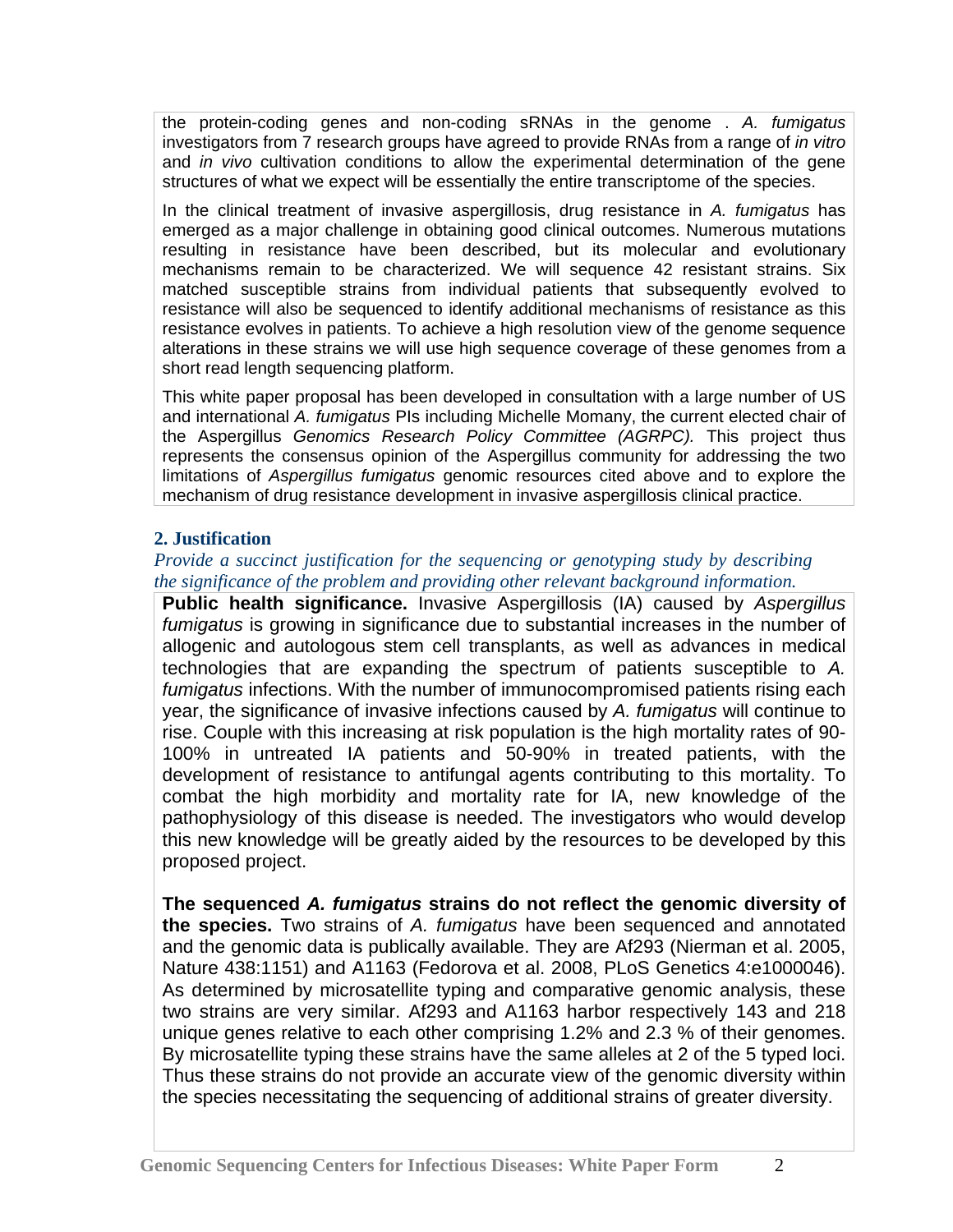**The current annotation of** *A. fumigatus* **is inadequate to support functional analysis by community scientists.** Inaccurate or missing gene models present an enormous problem for many areas of contemporary biology including first of all genetic analysis, expression profiling studies, and comparative genomics. Our recent comparative genomic analysis demonstrated that up to 50% of the *A. fumigatus* A1163 gene models may have missing first exons or inaccurate exonintron boundaries (Fedorova et al. 2008, PLoS Genetics 4:e1000046). This means for example that investigators, attempting to delete or modify an *A. fumigatus* gene of interest, have to experimentally determine its structure in an inefficient onegene-at-a-time manner. Many microarray-based expression profiling studies in *A. fumigatus* were profoundly affected by misannotation. They also suffer from the scarcity of the metabolic and transcriptional pathway annotation for protein coding genes as well as the lack of annotation for untranslated regions and non-coding genes that may regulate *A. fumigatus* biology.

**Drug resistance in** *A. fumigatus* **is increasingly becoming an issue in treatment failures for Invasive Aspergillosis.** Azoles are the mainstay of oral therapy for aspergillosis. Azole resistance in *Aspergillus* has been reported infrequently. The first resistant isolate was detected in 1999 in Manchester, UK. In a clinical collection of 519 *A. fumigatus* isolates, the frequency of itraconazole resistance was 5%, a significant increase since 2004 (p<0.001). Of the 34 itraconazole-resistant isolates studied, 65% (22) were cross-resistant to voriconazole and 74% (25) were cross-resistant to posaconazole. Thirteen of 14 evaluable patients in the study had prior azole exposure; 8 infections failed therapy (progressed), and 5 failed to improve (remained stable). Eighteen amino acid alterations were found in the target enzyme, Cyp51A, four of which were novel. A population genetic analysis of microsatellites showed the existence of resistant mutants that evolved from originally susceptible strains, different *cyp51A*  mutations in the same strain, and microalterations in microsatellite repeat number. Azole resistance in *A. fumigatus* is an emerging problem that seems to develop during azole therapy (Howard et al. 2009, Emerging Infectious Diseases 15:1068). Documenting this development and characterizing the atypical resistance mechanisms will prove to be important in the future development of antifungal therapies of IA within this realm of emerging drug resistance.

### 3a. **Rationale for Strain Selection**

**Reference strains to be sequenced.** *A. fumigatus* strains to be sequenced and annotated to high quality. These will be selected to be as different as is feasible from the Af293 and A1163 sequenced strains. The microsatellite types of the already sequenced and proposed strains are shown here (Manchester data, Straf<sub>3B</sub> failed).

| <b>Isolate</b>                            |     |     | STRAf 3A STRAf 3C STRAf 4A STRAf 4B STRAf 4C |     |     |  |  |
|-------------------------------------------|-----|-----|----------------------------------------------|-----|-----|--|--|
| AF293                                     | 245 | 132 | 190                                          | 186 | 175 |  |  |
| <b>FGSC A1163</b>                         | 164 | 135 | 209                                          | 166 | 175 |  |  |
| AF <sub>10</sub>                          | 233 | 141 | 213                                          | 182 | 175 |  |  |
| AF210                                     | 215 | 90  | 154                                          | 186 | 263 |  |  |
| STRAf - Simple tandem repeat A. fumigatus |     |     |                                              |     |     |  |  |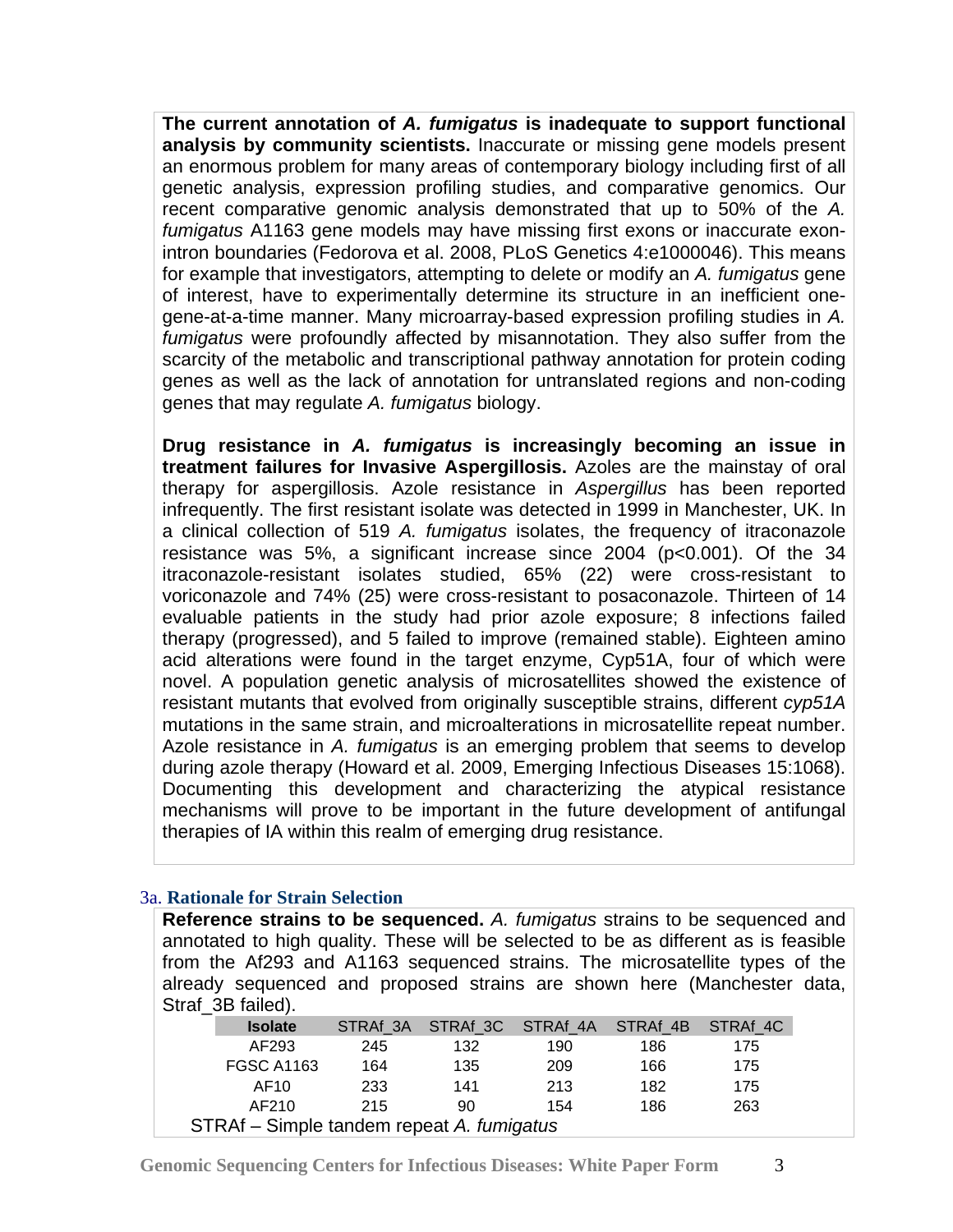### *A. fumigatus* **strain AF10 (ATTC 90240)**

This strain was originally isolated by from a needle aspiration specimen of a nodular infiltrate in a corticosteroid-treated patient in Los Angles in 1986 and submitted to Dr David Stevens' laboratory for susceptibility testing. It is a fully susceptible strain that grows at 50ºC and has been used in numerous studies over the past 20 years. It is a good producer of extracellular elastase and extracellular phospholipases. It has been extensively in many experimental studies, including the demonstration that corticosteroids enhance growth rate in *A. fumigatus*.

### *A. fumigatus* **strain AF210 (NCPF 7101)**

This strain was isolated as a hospital acquired infection from an intensive care unit in Manchester, UK and has been fully reported as a case (Carlson et al, J Infect 1996;33:119). This and 5 other isolates, including an environmental strain from the same ICU, were molecularly typed using restriction endonuclease restriction, RAPD and M13 hybridization of HindIII digests and shown to be identical. Experimental infection caused by AF210 responds to both amphotericin B and itraconazole, and has been used to validate susceptibility testing of azoles. It is more amenable to hygromycin-based transformation than AF293.

**Strains for drug resistance analysis.** In the clinical treatment of invasive aspergillosis, drug resistance in *A. fumigatus* has emerged as a major challenge in obtaining good clinical outcomes. Numerous mutations resulting in resistance have been described, but its molecular and evolutionary mechanisms remain to be characterized. We will sequence 42 resistant strains. Six matched susceptible strains from individual patients that subsequently evolved to resistance will also be sequenced to identify additional mechanisms of resistance as this resistance evolves in patients. To achieve a high resolution view of the genome sequence ilterations in these strains we will use high sequence coverage of these genomes from a short read length sequencing platform.

**RNA for RNA-seq and sRNA-seq strains and conditions.** RNA is to be provided by 7 collaborating laboratories and will employ a range of *in vivo* and *in vitro* conditions. The goal of this large range of conditions is to ensure the expression of essentially all of the transcripts in the genome. These conditions will include in vitro rich and minimal solid and liquid media, multiple growth states, and multiple stresses. *In vivo* conditions will employ the Bignell mouse lung model of early infection (McDonagh et al. 2008, PLoS Pathogen 4:e1000154). Up to 56 RNA samples will be provided.

### **3c. Nature, Availability & Source of Reagents/Samples:**

**Genomic DNAs from reference strains for high quality sequencing.** 

*A. fumigatus* strain AF10 (ATCC 90240) will be obtained from ATCC. Genomic DNA will be prepared by JCVI.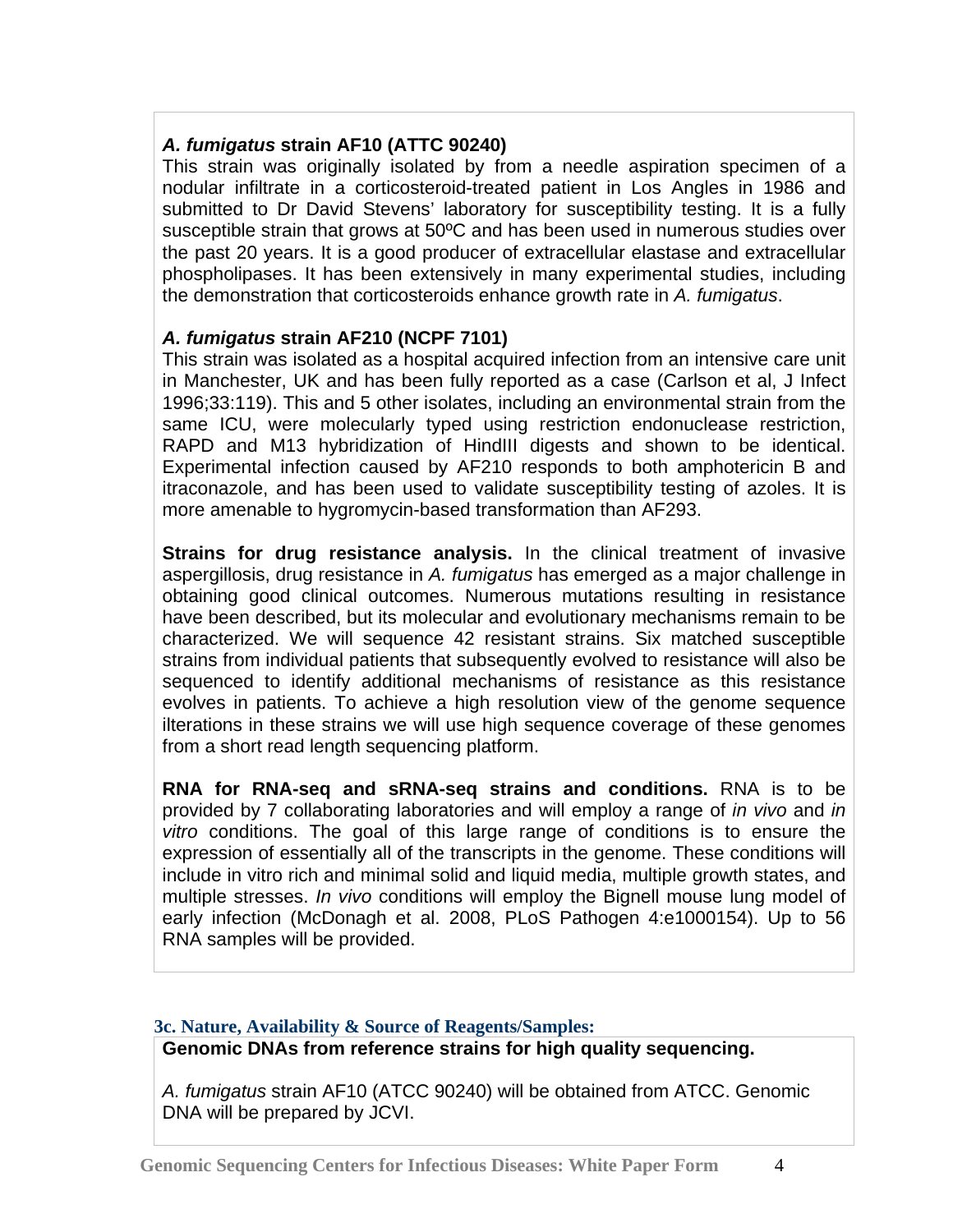A. fumigatus strain will be supplied by the NCPF in Bristol. Genomic DNA will be prepared by JCVI.

### *A. fumigatus* **RNAs will be provided by the following collaborators on a schedule to be developed.**

- Dr. Brian Wickes, University of Texas San Antonio, USA
- Dr. Paul Bowyer, University of Manchester, UK
- Dr. Robb Cramer, Montana State University, USA
- Dr. Corné Klaassen, Canisius Wilhelmina Hospital, Nijmegen, The Netherlands.
- Dr. Nancy Keller, University of Wisconsin, USA
- Dr. Scott Filler, University of California, Los Angeles, USA
- Dr. Elaine Bignell, Imperial College, UK

**Genomic DNA from** *A. fumigatus* **drug resistant strains.** Strains and/or genomic DNA will be provided by David Denning, Manchester, UK

# **3d. Proposed Methods and Protocols to Prepare Reagents:**

### **Genomic DNAs from reference and drug resistant strains.**

Standard methods for high molecular weight gDNA preparations of genome sequencing projects.

# *A. fumigatus* **RNAs**

Total RNA preparations which meet specifications for Illumina RNA-seq application.

# **4. Approach to Data Production:**

### **Reference strain genome sequencing.**

The annotated high quality genome sequence will be developed for two additional strains of *A. fumigatus* selected to be different than Af293 and A1163.

# **RNA sequencing**

Sequencing of cDNAs prepared from mRNA and from small RNAs will be employed to update the annotation of the four reference *A. fumigatus* strains. This annotation upgrade will be accomplished by JCVI.

The community scientists will analyze the expression profiles generated in this study and investigate the potential mechanisms of sRNA regulation of gene expression in *A. fumigatus*.

# **Drug resistance analysis**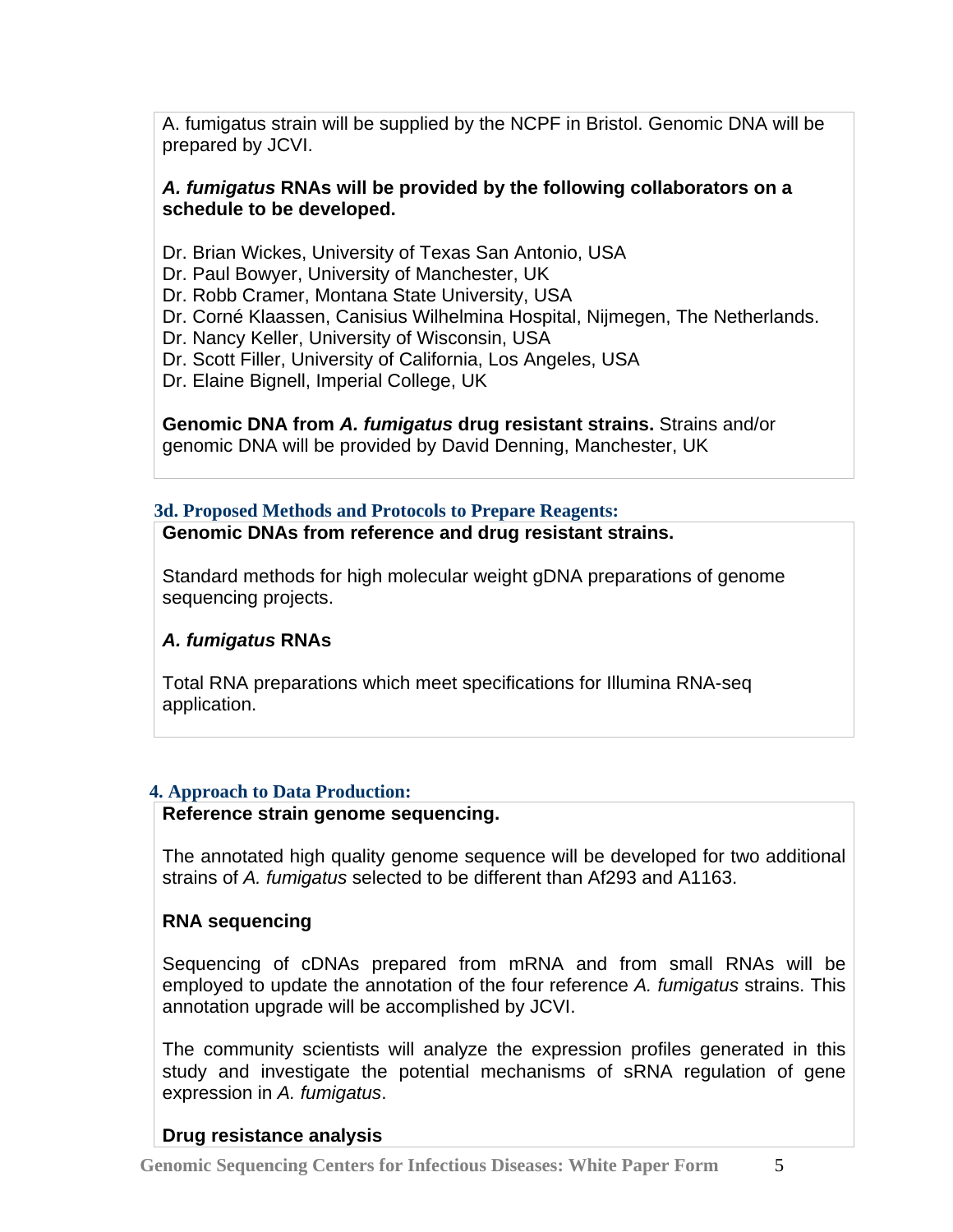The genomic sequences from the drug resistant strains will be mapped back to the reference genomes at JCVI and a data resource of high quality genome sequence differences will be prepared**.** 

The community scientists will analyze the genome sequence differences in the drug resistant strains to elucidate the mechanism(s) of drug resistance in these strains.

### **5. Community Support and Collaborator Roles:**

**The Aspergillus community**. The Aspergillus community is well organized, holding annual meetings, termed Asperfest, as a satellite meeting in conjunction with the Fungal Genetics (Asilomar) and the European Community Fungal Genetics (rotating European cities) meetings, which are each held on alternate years. The actual size of the community is not precisely known but in recent years these meetings have been attended by ~160 Aspergillus researchers from around the world. Development of the Aspergillus Genome Database (AspGB) funded for an initial three year period is underway at Stanford University. This resource will help us obtain the number of these labs by allowing investigators to register their labs with the database. Since the publication of the *A. fumigatus* genome sequence, PubMed records of publication on this fungus have dramatically increased in number. The genome sequence was published in December 2005. The numbers of *A. fumigatus* PubMed citations for 2005 is 711 and for 2008 over 1800. The community is very technologically adept and has an Aspergillus Genomics Research Policy Committee (AGRPC), which annually updates the priority listing of resources to be facilitated by the community organization for development. Michelle Momany, AGRPC chair and a member of the JCVI infectious disease working group, communicates on a continuing basis with the community concerning our resources needs and has distributed the contents of this white paper proposal to the community mailing list, which resulted in correspondence indicating broad community support for this undertaking.

**This white paper was developed with the direct participation of 11 PIs from the** *A. fumigatus* **community. Six of these were from US institutions and five from European institutions. Seven of these PIs volunteered to provide RNAs or genomic DNAs for the project. The resultant Executive Summary was reviewed by Michelle Momany representing the Aspergillus community and determined to be very much inline with the priorities that the community has raised repeatedly at the annual Asperfest meetings.**